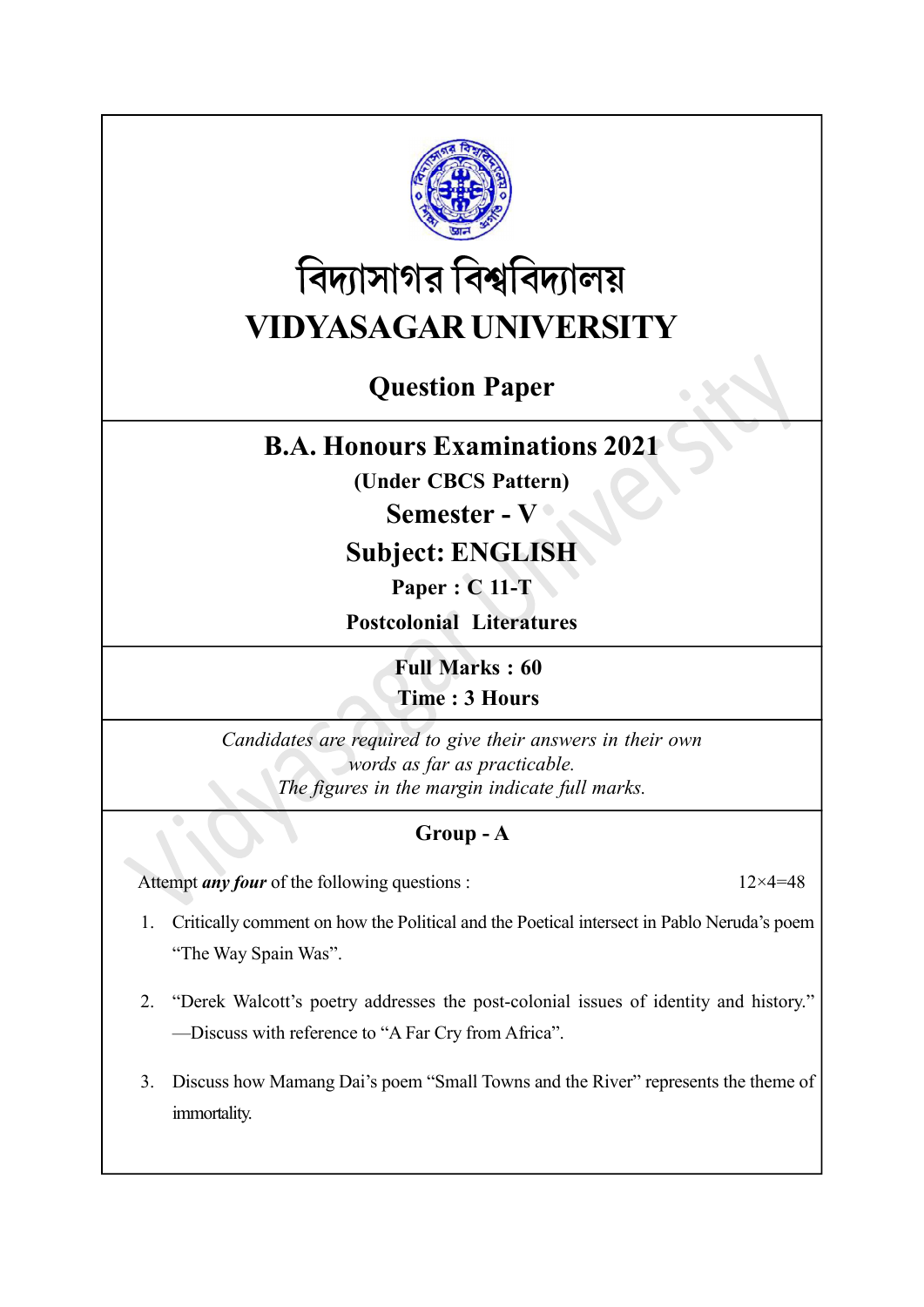- 4. Bring out the significance of the title of Chinua Achebe's novel Things Fall Apart.
- 5. Narrate the role of family, community and culture in Chinua Achebe's novel Things Fall Apart.
- 6. Critically comment on Achebe's use of Igbo symbols and images in his novel Things Fall Apart.
- 7. Evaluate Bessie Head's "The Collector of Treasures" as a short story.
- 8. Critically comment on the role of the grandmother in Ama Ata Aidoo's short-story "The Girl Who Can".

#### Group - B

Attempt *any six* of the following questions :  $2 \times 6 = 12$ 

- 1. Briefly comment on the symbol of "an eagle's eyrie" in Neruda's poem "The Way Spain Was".
- 2. Bring out two surrealistic features in Neruda's poem "Tonight I can Write the Saddest Lines".
- 3. Briefly explain the significance of the image of the maggots in "A Far Cry from Africa".
- 4. To whom is the poem "Names" by Derek Walcott dedicated? Why does the poet use the expression "damned little Arabs!" in his poem "Names"?
- 5. Why does the narrator in the poem "Small Towns and Rivers" say that "the river has a soul"?
- 6. Briefly explain the line "I can outline the chapters of the world".
- 7. Who is Ikemefuna in Chinua Achebe's Things Fall Apart? Why is he sacrificed in the novel?
- 8. "Proverbs are the palm-oil with which words are eaten"—Explain the line from Achebe's Things Fall Apart.